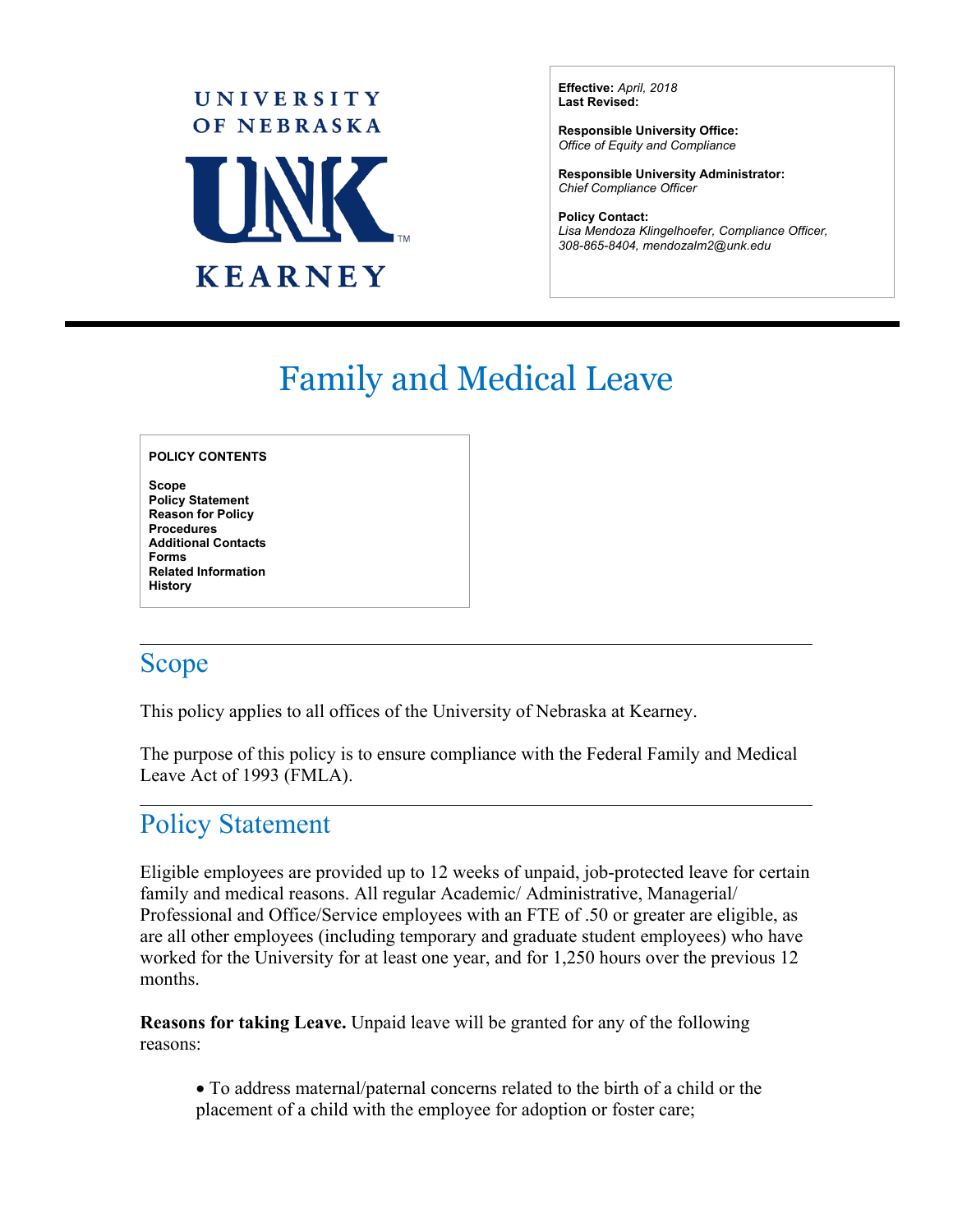- To care for the employee's spouse, son, or daughter, or parent, who has a serious health condition;
- For a serious health condition that makes the employees unable to perform the employee's job, or in association with a death in the immediate family.

In an expansion of the Family and Medical Leave ACT (FMLA) signed into law on January 28, 2008, unpaid leave will also be granted for the following reasons:

• Twelve (12) weeks of FMLA leave due to a spouse, son, daughter or parent being on active duty or having been notified of a "qualifying exigency" arising out of the service member's current tour of active duty or because the service member is notified of an impending call to duty in support of a contingency operation.

•Twenty Six (26) weeks of FMLA leave during a single 12-month period for a spouse, son, daughter, parent, or nearest blood relative caring for a recovering service member. A recovering service member is defined as a member of the Armed Forces who suffered an injury or illness while on active-duty that may render the person unable to perform the duties of the member's office, grade, rank or rating.

As may be required or approved by the University, certain kinds of paid leave may be substituted for unpaid leave, if such paid leave would otherwise be granted based on the reason for the absence. Absences of five or more sick days will be charged against the employee's Family/Medical Leave balance.

**Advance Notice and Medical Certification**. The employee may be required to provide advance leave notice and medical or military certification to the Office of Equity and Compliance. Leave may be denied if requirements are not met.

• The employee ordinarily must provide 30 days advance notice when the leave is "foreseeable".

• The University may require medical certification to support a request for leave because of a serious health condition, and may require other medical opinions (at the University's expense). A fitness for duty report from the medical provider is required before an employee may return to work.

• The University may require certification by the employee that the covered service member is indeed on active duty.

#### **Job Benefits and Protection**

• For the duration of approved Family/Medical Leave, the University will maintain the employee's health coverage under any University sponsored "group health plan".

• Upon return from Family/Medical Leave, employees will be restored to their original or equivalent position with equivalent pay, benefits, and other employment terms.

• The use of approved Family/Medical Leave cannot result in the loss of any employment benefits that accrued prior to the start of an employee's leave.